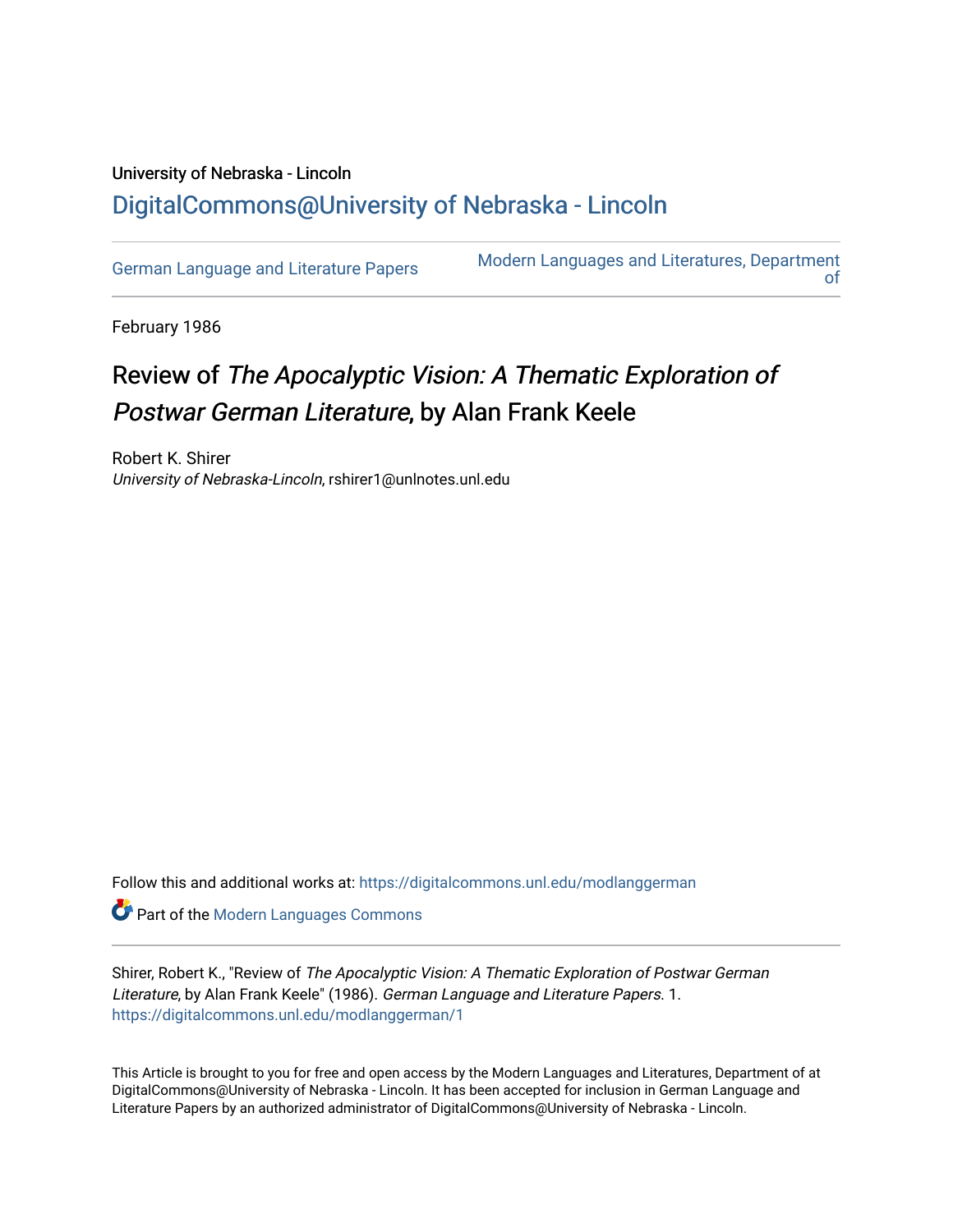## **The Apocalyptic Vision: A Thematic Exploration of Postwar German Literature**

Alan Frank Keelel Madrid: Jose Porrina Turanzas, S. S. (Studia Humanitatis), 1983. Pp. vii+ 130.

Alan Frank Keele sets out to identify an "apocalyptic vision" of German society in postwar German literature and to describe the literary figures who see it and spread their warnings about it. The vision consists of runaway technology, evil toys, aborted children, and "de-humanized robot/citizens" (p. 125). Those who see and seek to share this vision are the physically and psychologically walking wounded, refugees from a war-torn world, who reject the values of postwar society.

Before examining the author's argument and evidence, it is important to point out two serious terminological weaknesses. Whereas the subtitle promises an exploration of "postwar German literature," the book discusses exclusively West German literature, primarily of the late 1940s, the 1950s, and the early 1960s. The enormous literary production of writers in the German Democratic Republic, Austria, and Switzerland is never mentioned. The author uses the term "German literature" as though it ceased at the accidental boundaries of the Federal Republic.

The term "postwar" is admittedly problematic, for it is often used both for the immediate postwar period and for the entire span from 1945 to the present. Keele does not define how he wants to use this term, and, although his argument is best suited to the period from 1945 to about 1960, he draws on literary examples from as late as 1969 and on social evidence from the 1970s. A clear definition would have been welcome.

The book is divided into two sections, the first and more successful of which examines two characteristics of the postwar "seer"—eyeglasses that allow the seer to see as others do not and an emblematic limp that marks the seer as having survived a terrible struggle, in this case, of course, World War 11. The author sees the immediate source of both features in Beckmann, the protagonist of Wolfgang Borchert's *Draussen vor der Tür* (1947). The motif of the eyeglasses, which Keele discusses in his first chapter, recurs frequently in such characters as Berthold Klaff in Martin Walser's *Ehen in Phillipsburg* (1957), Alfred Schrella in Heinrich Böll's Billiard um halb Zehn (1959), and Eduard Amsel in Günter Grass's Hundejahre (1963), characters who see moral bankruptcy behind the facade of the economic miracle in West Germany. The figure of Amsel is examined in depth as Keele ingeniously ties the fate of Amsel's Erkenntnisbrillen-that is, eyeglasses that allow German youth to recognize the crimes of their parents-to attempts in 1962 to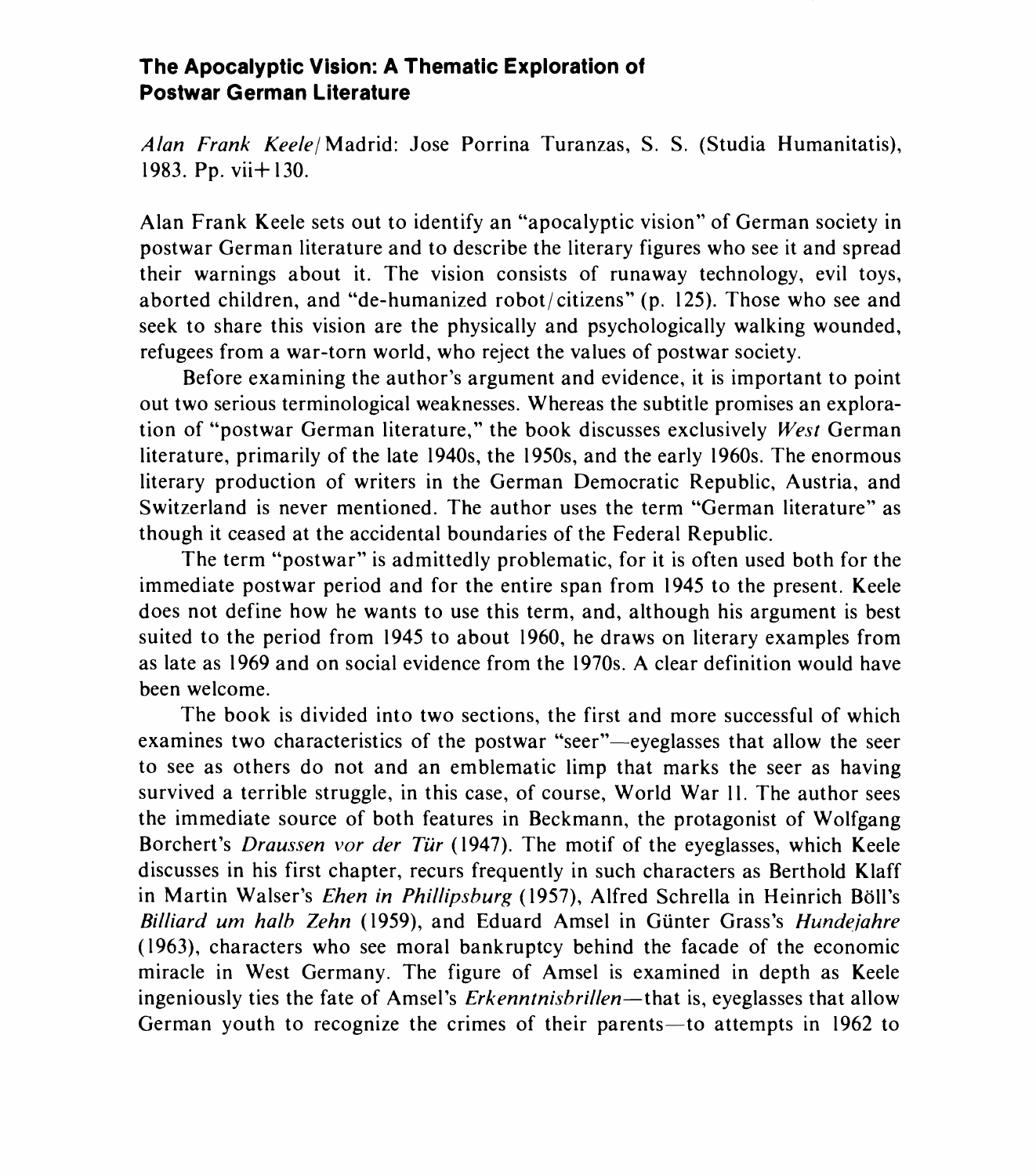suppress Grass's *Karz und Maus* and to the scandal of the *Spiegel* suppression of the same year. The author also provides a brief but useful discussion of etymological and literary sources of crystal gazing, spectacles, and mirrors.

In the second chapter Keele discusses the emblematic limp. He believes that Beckmann, Klaff, Schrella, and Amsel fit into a pattern of literary figures described by Peter Hays in *The Limping Hero* and by Robert Graves in his discussion of the sacred king in *The White Gotldess.* The postwar seers have been touched by combat, have suffered a laming wound, and have emerged with the powers of a prophet. Keele also discusses Anton Schmitz, the protagonist of Paul Schalluck's *Don Quichotte in Köln.* In Schmitz's visions and in his efforts to influence the young, Keele sees "the archetypical postwar limping prophet par excellence  $\dots$  "(p. 41).

The second part of the book, "The Apocalyptic View of Certain Contemporary Phenomena," attempts to identify three recurrent themes-militaristic toys and games, technology, and the mechanization of humanity, and abortion-as components in the visions of the seers that the author has identified. The discussions of these phenomena are of uneven quality. The first, on toys and games, begins well with a discussion of the function of military toys in texts by Schallück, Walser, and Grass and of violent games in novels by Boll and Grass. However, the author then undertakes an examination of the relationship between sports and violence that is unnecessarily lengthy (the thirty-seven pages of this chapter are way out of proportion to the thirteen and eighteen pages of the other two chapters in this section) and that seems to get lost in the world of North American football and hockey. The author has an important point to make about how normal rules of conduct are suspended both in sport and in war, but his elegant juxtaposition of a horrifying hockey incident with one of Wolfgang Borchert's "Lesebuchgeschichten" (p. 41) makes this relationship clear and renders much of the remainder of his discussion superfluous.

The fourth chapter examines technology, especially the automobile, and its potential to dehumanize those who become too closely associated with it. Keele looks back to earlier literary sources of technology phobia and discusses Ernst Toller's *Masse Mensch* (1919) and Bertolt Brecht's *Mann 1st Mann* (1926) as prewar examples of literary visions of the mechanization of humanity. Unfortunately, he does not examine his postwar texts very thoroughly here, and, with the exception of an earlier interpretation of the role of the automobile in Schalliick's *Don Quichotte,*  the reader is left more with the author's assertion of the importance of this theme to the apocalyptic vision than with a clear illustration of it.

The fifth chapter, on abortion, is the least satisfying. Keele discusses three texts at length, Schalluck's *Wenn man aufioren konnte zu liigen* (1951), Walser's *Ehen in Phillipsburg,* and Boll's *Ansichien eines Clowns* (1963). The author claims that in these works abortion is portrayed as being "the lowest common denominator and at the same time the ne plus ultra of killing; the murder of an embryo is evil in its most embryonic form" (p. 119). The importance of the apocalyptic vision is to "recognize and shun evil in all its forms. One of these forms is abortion" (p. 110). An examination of the texts discussed suggests that the central role in the apocalyptic vision assigned to abortion has more to do with the convictions of the author than with the postwar literature under consideration.